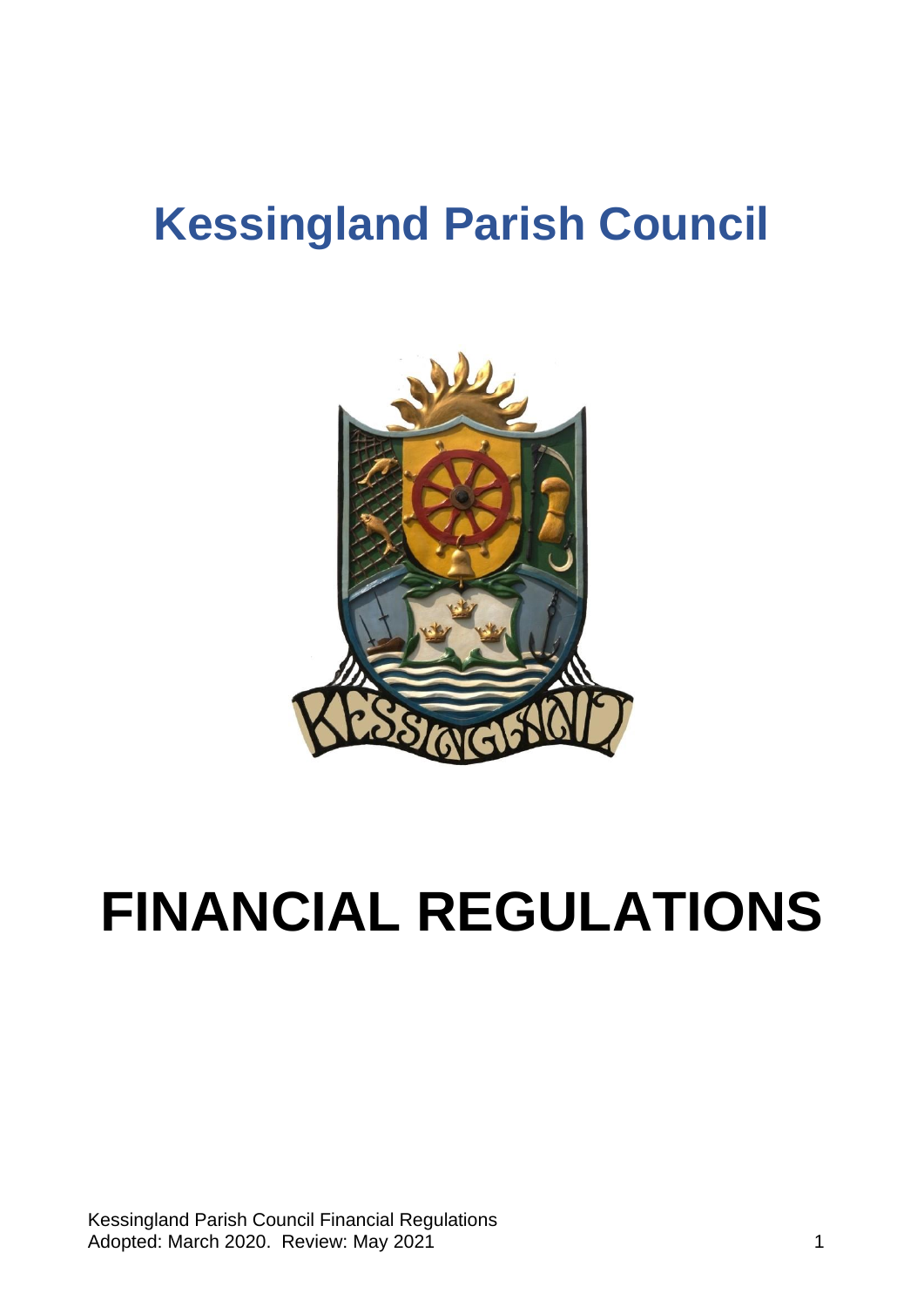# **INDEX**

| $\perp$           |                                                                      |
|-------------------|----------------------------------------------------------------------|
| 2.                |                                                                      |
| $\underline{3}$ . |                                                                      |
| 4.                |                                                                      |
| $\underline{5}$ . |                                                                      |
| <u>6.</u>         |                                                                      |
| 7.                |                                                                      |
| <u>8.</u>         |                                                                      |
| <u>9.</u>         |                                                                      |
| <u>10.</u>        |                                                                      |
| 11.               |                                                                      |
| <u>12.</u>        | PAYMENTS UNDER CONTRACTS FOR BUILDING OR OTHER CONSTRUCTION WORKS 16 |
| <u>13.</u>        |                                                                      |
|                   |                                                                      |
| <u>14.</u>        |                                                                      |
| 15.               |                                                                      |
| <u>16.</u>        |                                                                      |
| 17.               |                                                                      |

These updated Financial Regulations were adopted by Kessingland Parish Council at its Meeting held on 11<sup>th</sup> March 2020 and are reviewed on an annual basis.

#### <span id="page-1-0"></span>**1. GENERAL**

- 1.1. These financial regulations govern the conduct of financial management by the council and may only be amended or varied by resolution of the council. Financial regulations are one of the council's three governing policy documents providing procedural guidance for members and officers. Financial regulations must be observed in conjunction with the council's standing orders and any individual financial regulations relating to contracts.
- 1.2. The council is responsible in law for ensuring that its financial management is adequate and effective and that the council has a sound system of internal control which facilitates the effective exercise of the council's functions, including arrangements for the management of risk.
- 1.3. The council's accounting control systems must include measures:
	- for the timely production of accounts;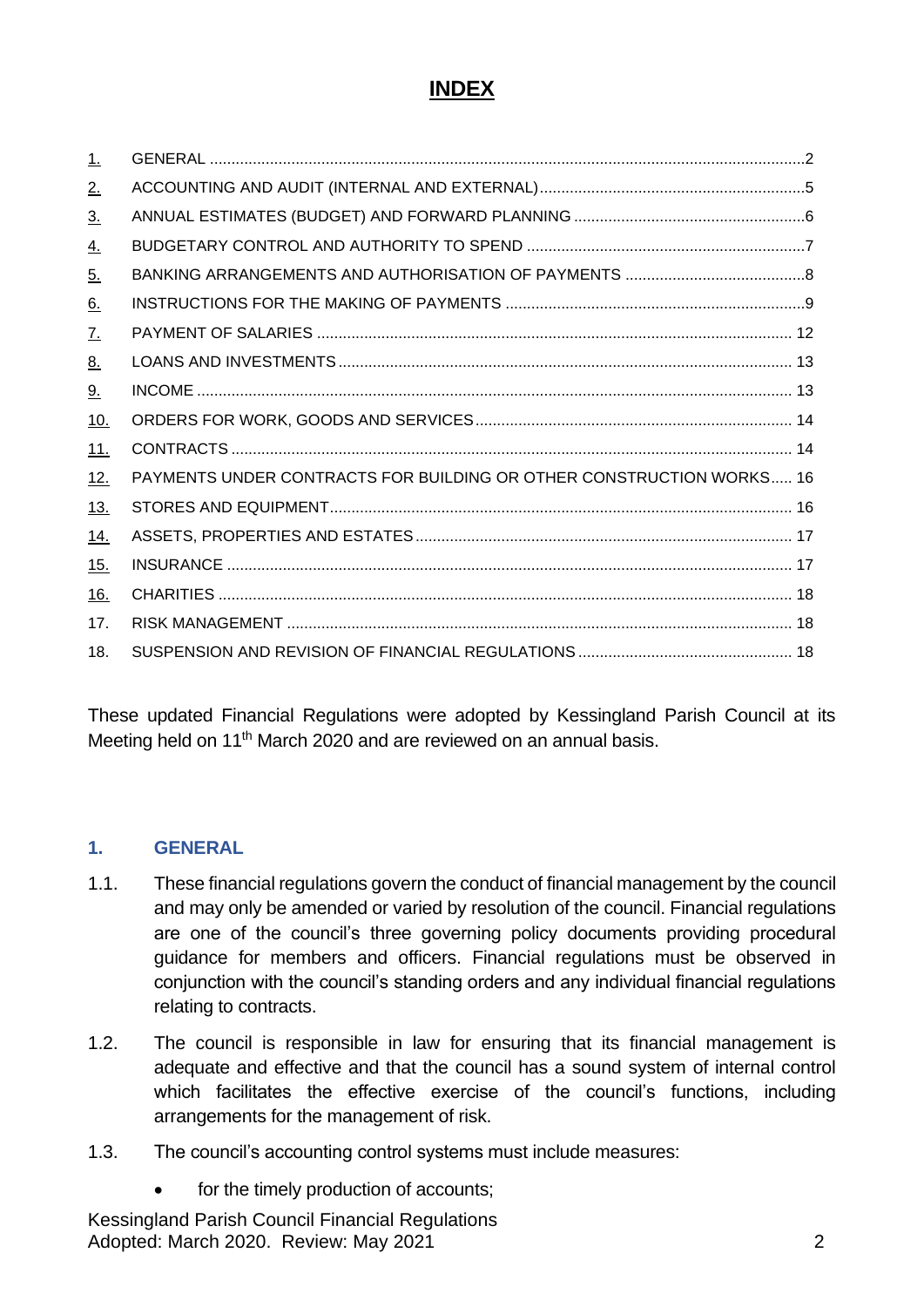- that provide for the safe and efficient safeguarding of public money;
- to prevent and detect inaccuracy and fraud; and
- identifying the duties of officers.
- 1.4. These financial regulations demonstrate how the council meets these responsibilities and requirements.
- 1.5. At least once a year, prior to approving the Annual Governance Statement, the council must review the effectiveness of its system of internal control which shall be in accordance with proper practices.
- 1.6. Deliberate or wilful breach of these Regulations by an employee may give rise to disciplinary proceedings.
- 1.7. Members of council are expected to follow the instructions within these Regulations and not to entice employees to breach them. Failure to follow instructions within these Regulations brings the office of councillor into disrepute.
- 1.8. The Responsible Financial Officer (RFO) holds a statutory office to be appointed by the council. The Clerk has been appointed as RFO for this council and these regulations will apply accordingly.
- 1.9. The RFO;
	- acts under the policy direction of the council;
	- administers the council's financial affairs in accordance with all Acts, Regulations and proper practices;
	- determines on behalf of the council its accounting records and accounting control systems;
	- ensures the accounting control systems are observed;
	- maintains the accounting records of the council up to date in accordance with proper practices;
	- assists the council to secure economy, efficiency and effectiveness in the use of its resources; and
	- produces financial management information as required by the council.
- 1.10. The accounting records determined by the RFO shall be sufficient to show and explain the council's transactions and to enable the RFO to ensure that any income and expenditure account and statement of balances, or record of receipts and payments and additional information, as the case may be, or management information prepared for the council from time to time comply with the Accounts and Audit Regulations.
- 1.11. The accounting records determined by the RFO shall in particular contain: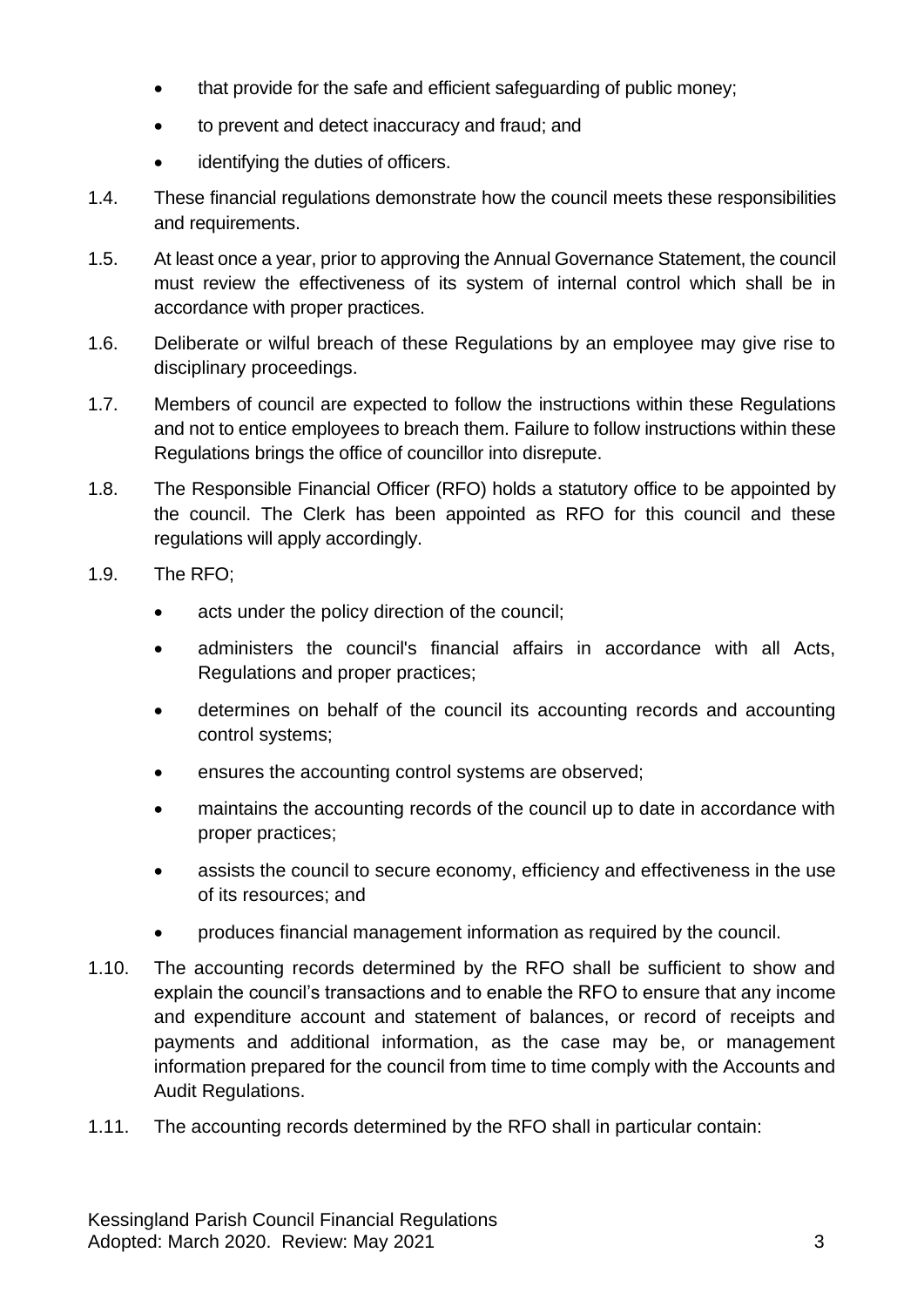- entries from day to day of all sums of money received and expended by the council and the matters to which the income and expenditure or receipts and payments account relate;
- a record of the assets and liabilities of the council; and
- wherever relevant, a record of the council's income and expenditure in relation to claims made, or to be made, for any contribution, grant or subsidy.
- 1.12. The accounting control systems determined by the RFO shall include:
	- procedures to ensure that the financial transactions of the council are recorded as soon as reasonably practicable and as accurately and reasonably as possible;
	- procedures to enable the prevention and detection of inaccuracies and fraud and the ability to reconstruct any lost records;
	- identification of the duties of officers dealing with financial transactions and division of responsibilities of those officers in relation to significant transactions;
	- procedures to ensure that uncollectable amounts, including any bad debts are not submitted to the council for approval to be written off except with the approval of the RFO and that the approvals are shown in the accounting records; and
	- measures to ensure that risk is properly managed.
- 1.13. The council is not empowered by these Regulations or otherwise to delegate certain specified decisions. In particular any decision regarding:
	- setting the final budget or the precept (Council Tax Requirement);
	- approving accounting statements;
	- approving an annual governance statement;
	- borrowing:
	- writing off bad debts;
	- declaring eligibility for the General Power of Competence;
	- addressing recommendations in any report from the internal or external auditors;

shall be a matter for the full council only.

- 1.14. In addition, the council must:
	- determine and keep under regular review the bank mandate for all council bank accounts;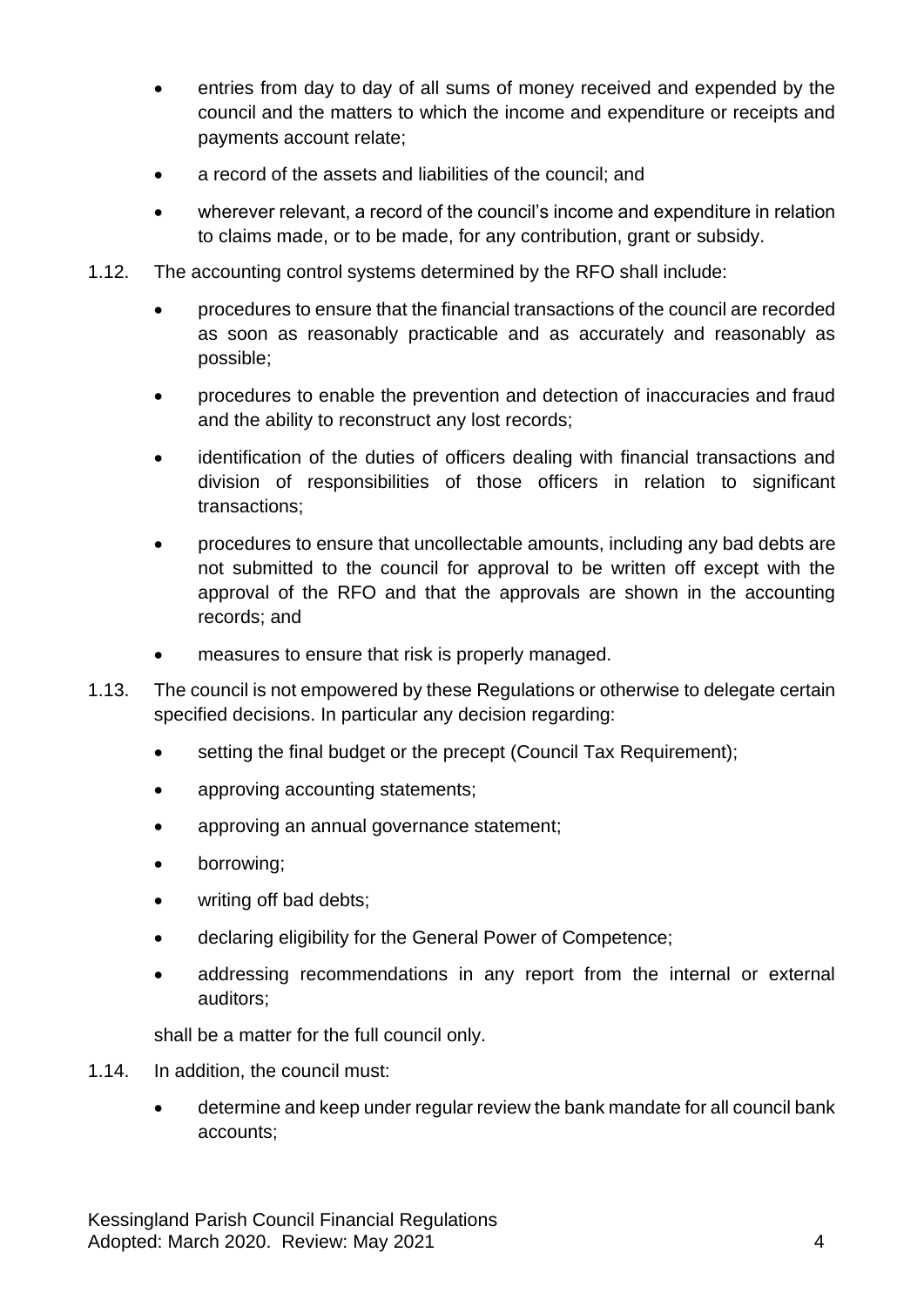- approve any grant or a single commitment in excess of £5,000; *(approve any grant or a single commitment in excess of £10,000, unless specifically delegated a higher commitment within a set budget);*
- in respect of the annual salary for any employee have regard to recommendations about annual salaries of employees made by the relevant Committee in accordance with its terms of reference.
- 1.15. In these financial regulations, references to the Accounts and Audit Regulations or 'the regulations' shall mean the regulations issued under the provisions of section 27 of the Audit Commission Act 1998, or any superseding legislation, and then in force unless otherwise specified.

In these financial regulations the term 'proper practice' or 'proper practices' shall refer to guidance issued in *Governance and Accountability for Local Councils – a Practitioners' Guide (England)* issued by the Joint Practitioners Advisory Group (JPAG), available from the websites of NALC and the Society for Local Council Clerks (SLCC).

# <span id="page-4-0"></span>**2. ACCOUNTING AND AUDIT (INTERNAL AND EXTERNAL)**

- 2.1. All accounting procedures and financial records of the council shall be determined by the RFO in accordance with the Accounts and Audit Regulations, appropriate guidance and proper practices.
- 2.2. On a regular basis, at least once in each quarter, and at each financial year end, a member other than the Chair (or a cheque signatory) shall be appointed to verify bank reconciliations (for all accounts) produced by the RFO. The member shall sign the reconciliations and the original bank statements (or similar document) as evidence of verification. This activity shall on conclusion be reported to, including any exceptions, and noted by the Finance & Governance Committee*.*
- 2.3. The RFO shall complete the annual statement of accounts, annual report, and any related documents of the council contained in the Annual Return (as specified in proper practices) as soon as practicable after the end of the financial year and having certified the accounts shall submit them and report thereon to the council within the timescales set by the Accounts and Audit Regulations.
- 2.4. The council shall ensure that there is an adequate and effective system of internal audit of its accounting records, and of its system of internal control in accordance with proper practices. Any officer or member of the council shall make available such documents and records as appear to the council to be necessary for the purpose of the audit and shall, as directed by the council, supply the RFO, internal auditor, or external auditor with such information and explanation as the council considers necessary for that purpose.
- 2.5. The internal auditor shall be appointed by and shall carry out the work in relation to internal controls required by the council in accordance with proper practices.

Kessingland Parish Council Financial Regulations Adopted: March 2020. Review: May 2021 5 2.6. The internal auditor shall: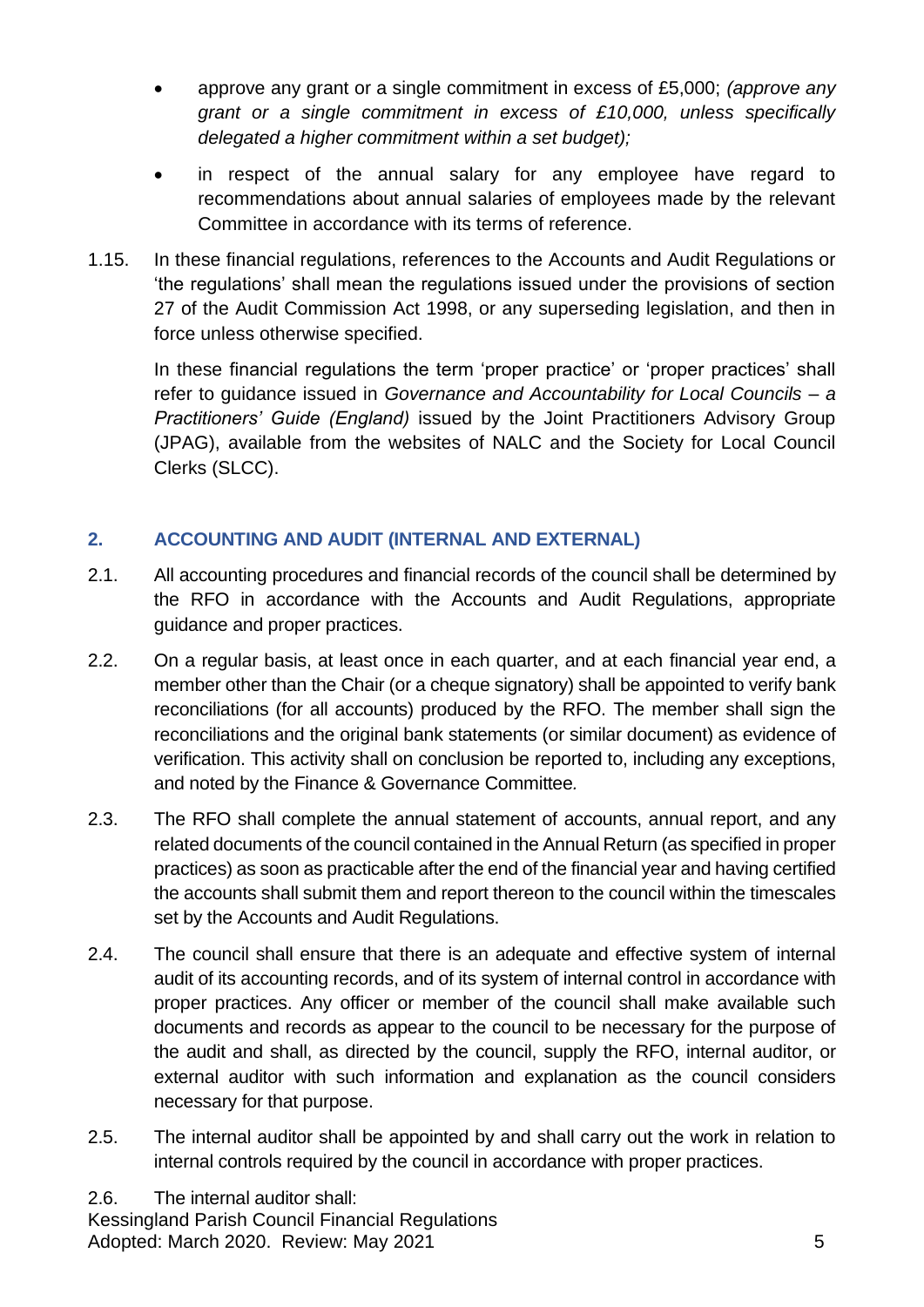- be competent and independent of the financial operations of the council;
- report to council in writing, or in person, on a regular basis with a minimum of one annual written report during each financial year;
- to demonstrate competence, objectivity and independence, be free from any actual or perceived conflicts of interest, including those arising from family relationships; and
- have no involvement in the financial decision making, management or control of the council.
- 2.7. Internal or external auditors may not under any circumstances:
	- perform any operational duties for the council;
	- initiate or approve accounting transactions; or
	- direct the activities of any council employee, except to the extent that such employees have been appropriately assigned to assist the internal auditor.
- 2.8. For the avoidance of doubt, in relation to internal audit the terms 'independent' and 'independence' shall have the same meaning as is described in proper practices.
- 2.9. The RFO shall make arrangements for the exercise of electors' rights in relation to the accounts including the opportunity to inspect the accounts, books, and vouchers and display or publish any notices and statements of account required by Audit Commission Act 1998, or any superseding legislation, and the Accounts and Audit Regulations.
- 2.10. The RFO shall, without undue delay, bring to the attention of all councillors any correspondence or report from internal or external auditors. Confirmation that the Council has been provided with these reports shall be minuted.
- 2.11. The RFO shall provide an action plan to take forward an measures identified for action by the internal and/or external auditor for consideration and implementation where agreed by the Council and minuted accordingly.

# <span id="page-5-0"></span>**3. ANNUAL ESTIMATES (BUDGET) AND FORWARD PLANNING**

- 3.1. The Finance & Governance Committee shall review its three-year forecast of revenue and capital receipts and payments. Having regard to the forecast, it shall thereafter formulate and submit proposals for the following financial year to the council not later than the end of November each year including any proposals for revising the forecast.
- 3.2. The RFO must each year, by no later than December, prepare detailed estimates of all receipts and payments including the use of reserves and all sources of funding for the following financial year in the form of a budget to be considered by the relevant committee and approved by Parish Council.
- 3.3. The council shall consider annual budget proposals in relation to the council's three year forecast of revenue and capital receipts and payments including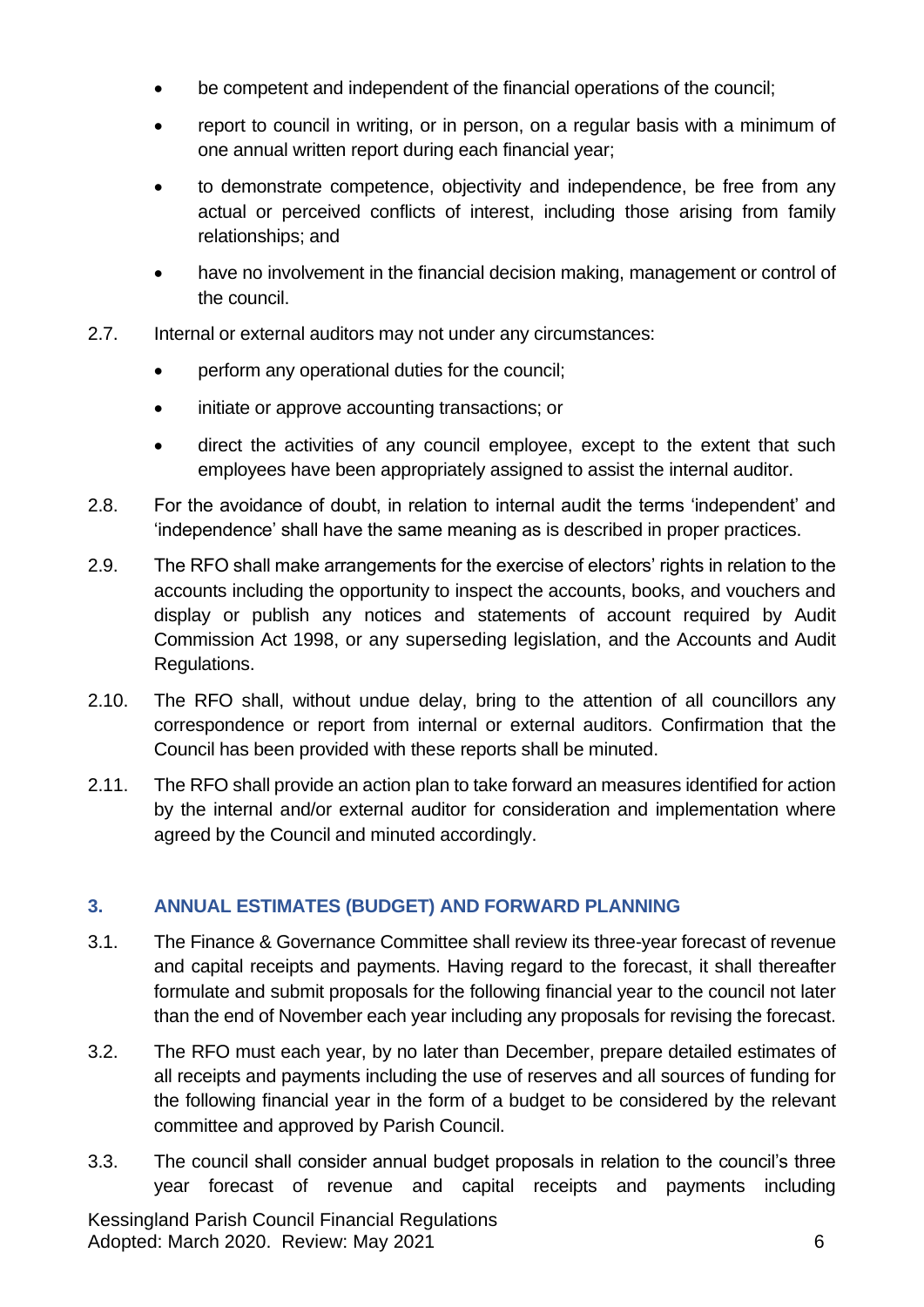recommendations for the use of reserves and sources of funding and update the forecast accordingly.

- 3.4. The council shall fix the precept (council tax requirement), and relevant basic amount of council tax to be levied for the ensuing financial year not later than by the end of January each year. The RFO shall issue the precept to the billing authority and shall supply each member with a copy of the approved annual budget.
- 3.5. The approved annual budget shall form the basis of financial control for the ensuing year

# <span id="page-6-0"></span>**4. BUDGETARY CONTROL AND AUTHORITY TO SPEND**

- 4.1. Expenditure on revenue items may be authorised up to the amounts included for that class of expenditure in the approved budget. This authority is to be determined by:
	- the council for all items over £3,000;
	- the Finance & Governance committee for items between £250 and £3,000;
	- a duly delegated committee of the council for items up to £250*,* unless specifically delegated a higher commitment within a set budget by council; or
	- the Clerk, in conjunction with Chair of Council or Chair of the appropriate committee, for any items below £300.

Such authority is to be evidenced by a minute or by an authorisation slip duly signed by the Clerk, and where necessary also by the appropriate Chair.

Contracts may not be disaggregated to avoid controls imposed by these regulations.

- 4.2. No expenditure may be authorised that will exceed the amount provided in the revenue budget for that class of expenditure other than by resolution of the council, or duly delegated committee. During the budget year and with the approval of council having considered fully the implications for public services, unspent and available amounts may be moved to other budget headings or to an earmarked reserve as appropriate ('virement').
- 4.3. Unspent provisions in the revenue or capital budgets for completed projects shall not be carried forward to a subsequent year but shall be allocated according to the Council's Reserve Policy.
- 4.4. The salary budgets are to be reviewed at least annually in October for the following financial year and such review shall be evidenced by a hard copy schedule signed by the Clerk and the Chair of the Personnel committee. The RFO will inform committees of any changes impacting on their budget requirement for the coming year in good time.
- 4.5. In cases of extreme risk to the delivery of council services, the clerk may authorise revenue expenditure on behalf of the council which in the clerk's judgement it is necessary to carry out. Such expenditure includes repair, replacement or other work, whether or not there is any budgetary provision for the expenditure, subject to a limit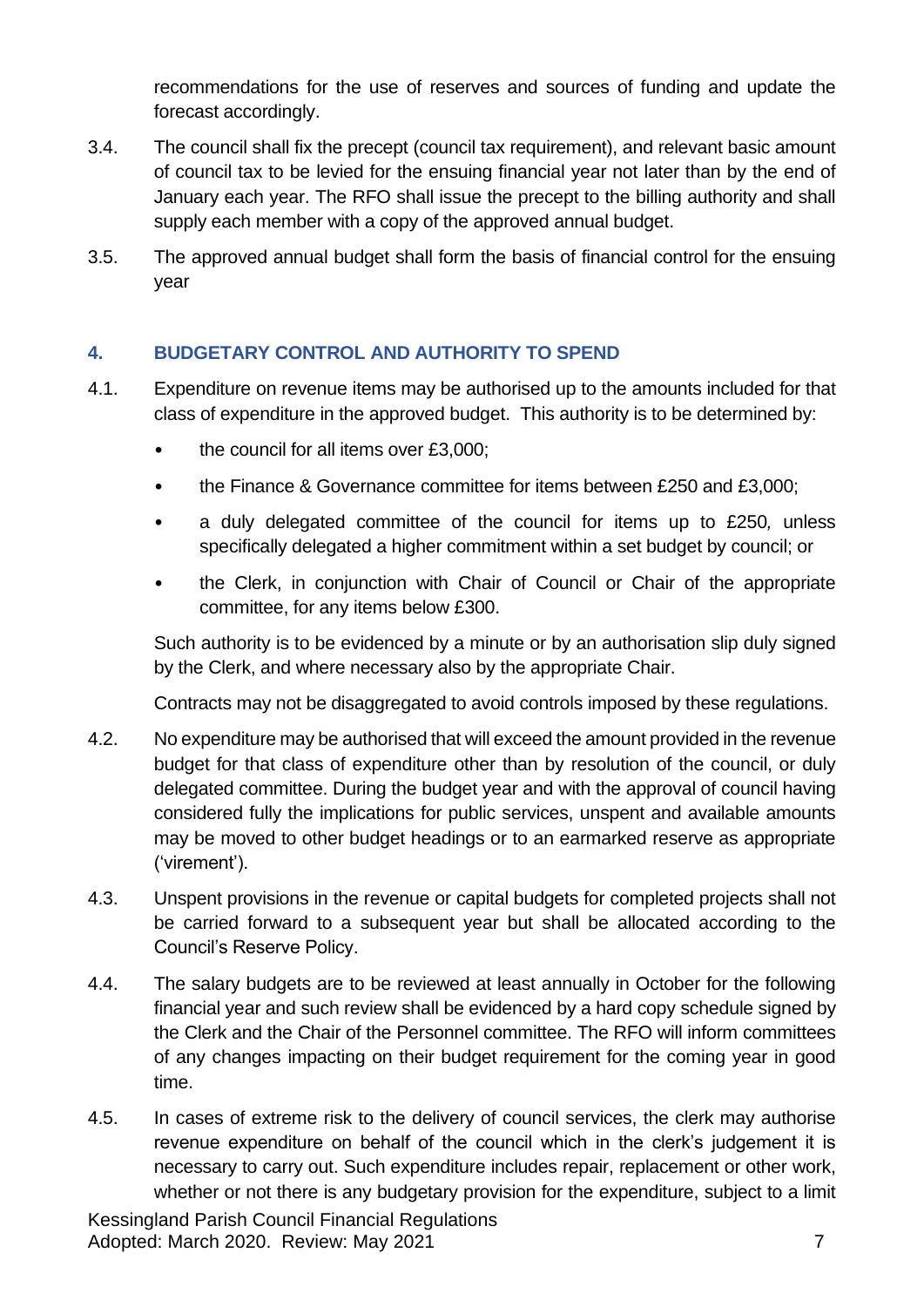of £500. The Clerk shall report such action to the Chair as soon as possible and to the council as soon as practicable thereafter.

- 4.6. No expenditure shall be authorised in relation to any capital project and no contract entered into or tender accepted involving capital expenditure unless the council is satisfied that the necessary funds are available and the requisite borrowing approval has been obtained.
- 4.7. All capital works shall be administered in accordance with the council's standing orders and financial regulations relating to contracts.
- 4.8. The RFO shall regularly provide the council with a statement of receipts and payments to date under each head of the budgets, comparing actual expenditure to the appropriate date against that planned as shown in the budget. These statements are to be prepared at least at the end of each financial quarter and shall show explanations of material variances. For this purpose "material" shall be in excess of £100 or 15% of the budget.
- 4.9. Changes in earmarked reserves shall be approved by council as part of the budgetary control process.

# <span id="page-7-0"></span>**5. BANKING ARRANGEMENTS AND AUTHORISATION OF PAYMENTS**

- 5.1. The council's banking arrangements, including the bank mandate, shall be made by the RFO and approved by the council; banking arrangements may not be delegated to a committee. They shall be regularly reviewed for safety and efficiency.
- 5.2. The RFO shall prepare a schedule of payments requiring authorisation, forming part of the Agenda for the Meeting *or* published with the agenda as associated paperwork and, together with the relevant invoices, present the schedule to the Finance & Governance committee or council. The committee/council shall review the schedule for compliance and, having satisfied itself, shall authorise payment by a resolution of the Finance Committee or council*.* The approved schedule shall be ruled off and initialled by the Chairman of the Meeting. A detailed list of all payments shall be disclosed within or as an attachment to the minutes of the meeting at which payment was authorised. Personal payments (including salaries, wages, expenses and any payment made in relation to the termination of a contract of employment) may be summarised to remove public access to any personal information.
- 5.3. All invoices for payment shall be examined, verified and certified by the RFO to confirm that the work, goods or services to which each invoice relates has been received, carried out, examined and represents expenditure previously approved by the council.
- 5.4. The RFO shall examine invoices for arithmetical accuracy and analyse them to the appropriate expenditure heading. The RFO shall take all steps to pay all invoices submitted, and which are in order, at the next available Finance & Governance or council meeting.
- 5.5. The Clerk and RFO shall have delegated authority to authorise the payment of items only in the following circumstances: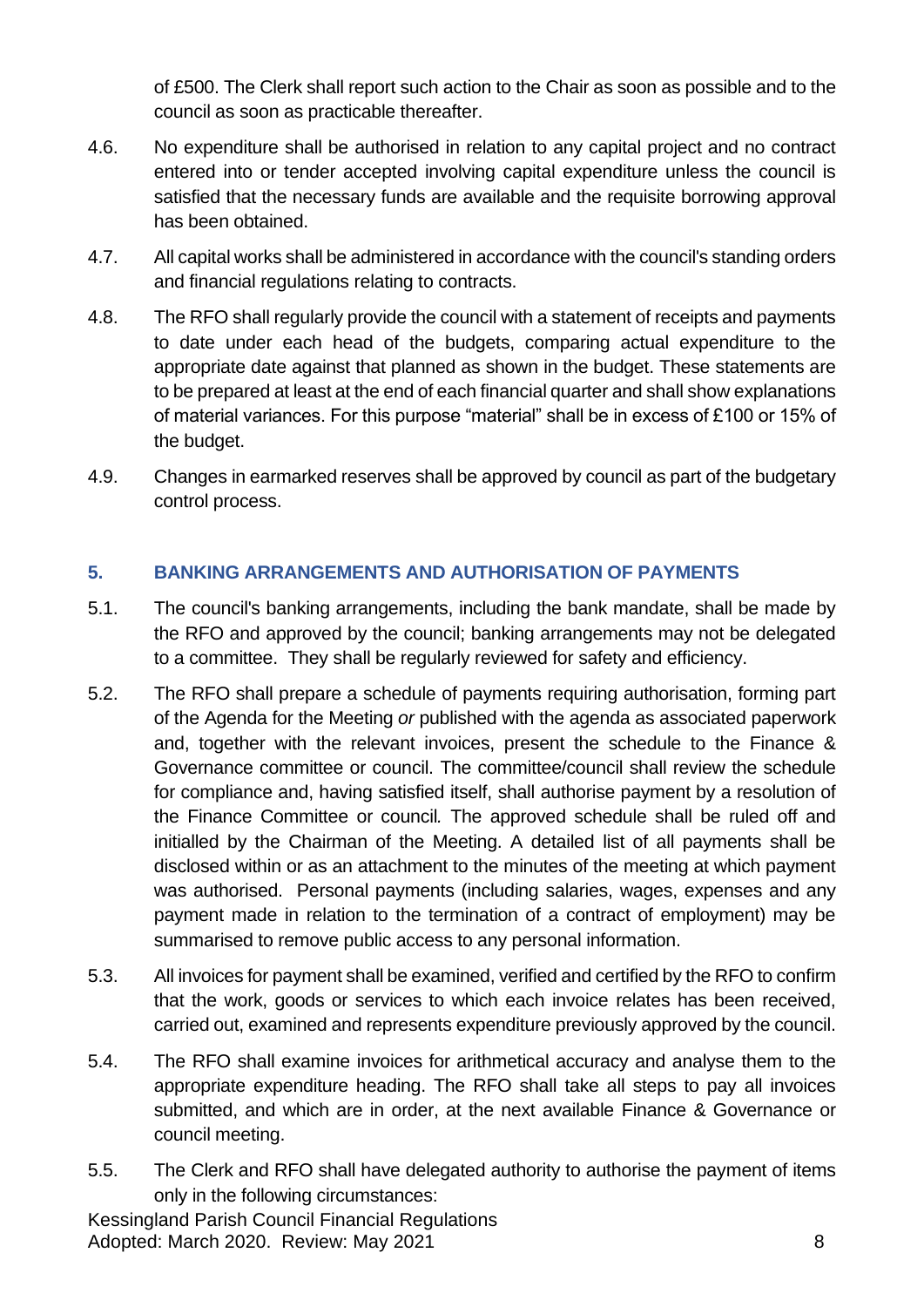- a) If a payment is necessary to avoid a charge to interest under the Late Payment of Commercial Debts (Interest) Act 1998, and the due date for payment is before the next scheduled Meeting of council *or* Finance Committee, where the Clerk and RFO certify that there is no dispute or other reason to delay payment, provided that a list of such payments shall be submitted to the next appropriate meeting of council or Finance Committee;
- b) An expenditure item authorised under 5.6 below (continuing contracts and obligations) provided that a list of such payments shall be submitted to the next appropriate meeting of council *or Finance meeting*; or
- c) fund transfers within the council's banking arrangements up to the sum of £10,000, provided that a list of such payments shall be submitted to the next appropriate meeting of council.
- 5.6. For each financial year the Clerk and RFO shall draw up a list of due payments which arise on a regular basis as the result of a continuing contract, statutory duty, or obligation (such as but not exclusively, Salaries, PAYE and NI, Superannuation Fund and regular maintenance contracts and the like for which the Finance & Governance committee or council may authorise payment for the year provided that the requirements of regulation 4.1 (Budgetary Controls) are adhered to, provided also that a list of such payments shall be submitted to the next appropriate meeting of the Finance & Governance committee or council.
- 5.7. A record of regular payments made under 5.6 above shall be drawn up and be signed by two members on each and every occasion when payment is authorised - thus controlling the risk of duplicated payments being authorised and / or made.
- 5.8. In respect of grants the Finance & Governance committee shall approve expenditure within any limits set by council and in accordance with any Policy statement approved by council. Any Revenue or Capital Grant in excess of £5,000 shall before payment, be subject to ratification by resolution of the council.
- 5.9. Members are subject to the Code of Conduct that has been adopted by the council and shall comply with the Code and Standing Orders when a decision to authorise or instruct payment is made in respect of a matter in which they have a disclosable pecuniary or other interest, unless a dispensation has been granted.
- 5.10. The council will aim to rotate the duties of members in these Regulations so that onerous duties are shared out as evenly as possible over time.
- 5.11. Any changes in the recorded details of suppliers, such as bank account records, shall be approved in writing by a Member.

# <span id="page-8-0"></span>**6. INSTRUCTIONS FOR THE MAKING OF PAYMENTS**

6.1. The council will make safe and efficient arrangements for the making of its payments.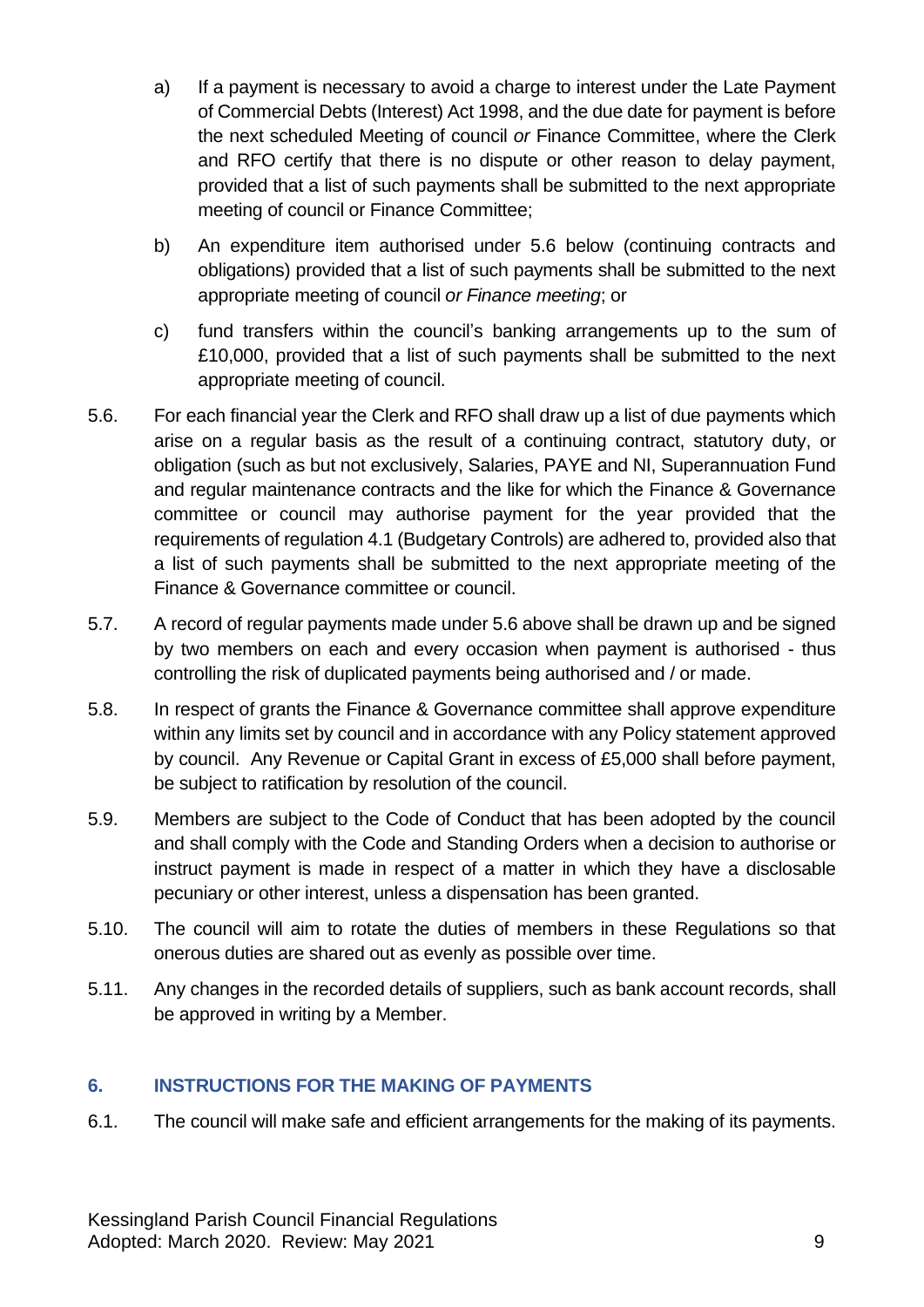- 6.2. Following authorisation under Financial Regulation 5 above, the council, a duly delegated committee or, if so delegated, the Clerk or RFO shall give instruction that a payment shall be made.
- 6.3. All payments shall be effected by cheque or other instructions to the council's bankers, or otherwise, in accordance with a resolution of Council or duly designated committee.
- 6.4. Cheques or orders for payment drawn on the bank account in accordance with the schedule as presented to council or committee shall be signed by two members of council in accordance with a resolution instructing that payment. A member who is a bank signatory, having a connection by virtue of family or business relationships with the beneficiary of a payment, should not, under normal circumstances, be a signatory to the payment in question.
- 6.5. To indicate agreement of the details shown on the cheque or order for payment with the counterfoil and the invoice or similar documentation, the signatories shall each also initial the cheque counterfoil.
- 6.6. Cheques or orders for payment shall not normally be presented for signature other than at a council or committee meeting (including immediately before or after such a meeting). Any signatures obtained away from such meetings shall be reported to the Finance and Governance committee or council at the next convenient meeting.
- 6.7. If thought appropriate by the council, payment for utility supplies (energy, telephone and water) and any National Non-Domestic Rates may be made by variable Direct Debit provided that the instructions are signed by two members and any payments are reported to Finance & Governance committee or council as made. The approval of the use of a variable Direct Debit shall be renewed by resolution of the council at least every two years.
- 6.8. If thought appropriate by the council, payment for certain items (principally salaries) may be made by banker's standing order provided that the instructions are signed, or otherwise evidenced by two members, are retained and any payments are reported to Finance & Governance committee or council as made. The approval of the use of a banker's standing order shall be renewed by resolution of the council at least every two years.
- 6.9. If thought appropriate by the council, payment for certain items may be made by BACS or CHAPS methods provided that the instructions for each payment are signed, or otherwise evidenced, by two authorised bank signatories, are retained and any payments are reported to Finance & Governance committee or council as made. The approval of the use of BACS or CHAPS shall be renewed by resolution of the council at least every two years.
- 6.10. If thought appropriate by the council, payment for certain items may be made by internet banking transfer provided evidence is retained showing which members approved the payment.
- Kessingland Parish Council Financial Regulations Adopted: March 2020. Review: May 2021 10 6.11. Where a computer requires use of a personal identification number (PIN) or other password(s), for access to the council's records on that computer, a note shall be made of the PIN and Passwords and shall be handed to and retained by the Chair of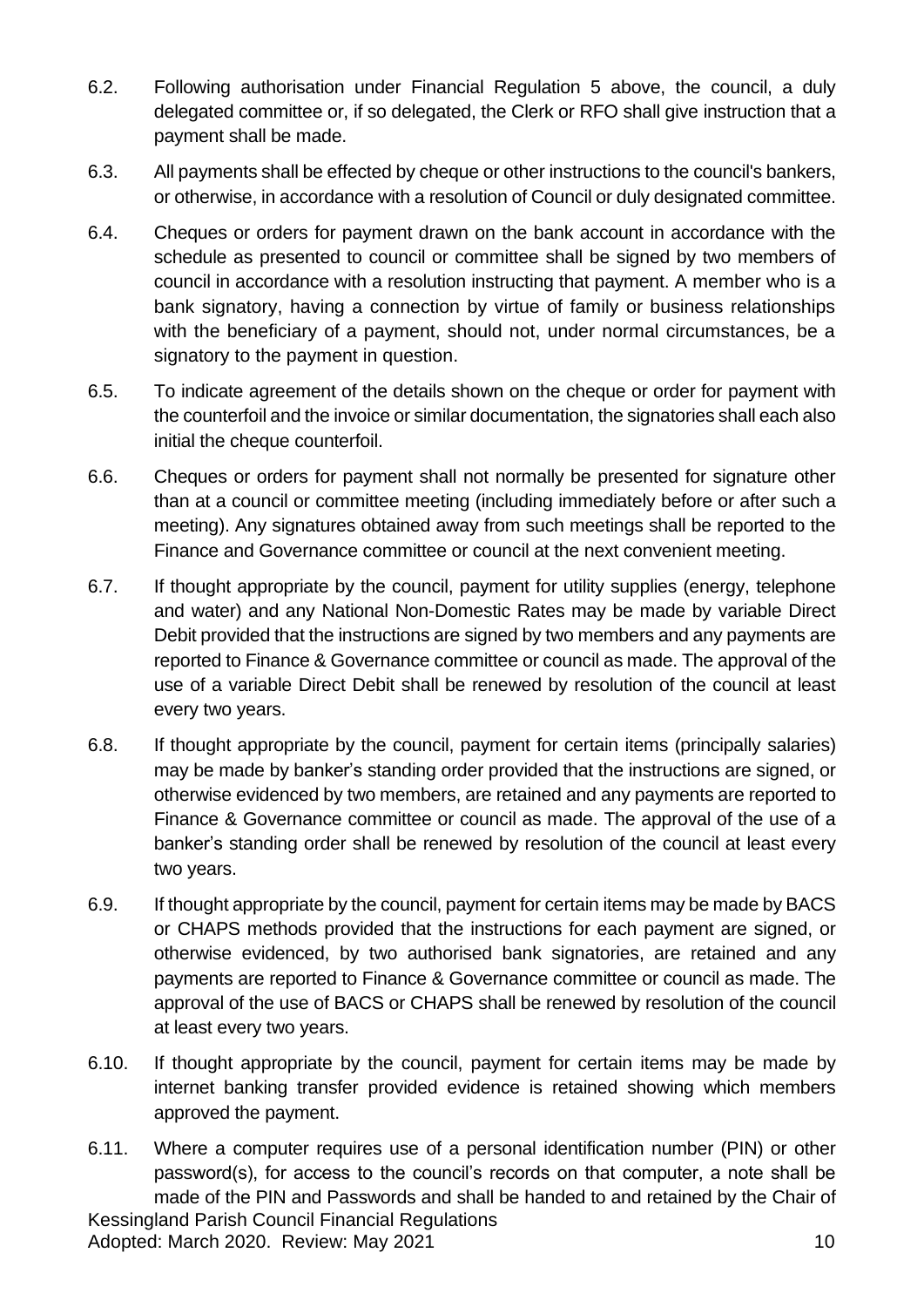Council in a sealed dated envelope. This envelope may not be opened other than in the presence of two other councillors. After the envelope has been opened, in any circumstances, the PIN and / or passwords shall be changed as soon as practicable. The fact that the sealed envelope has been opened, in whatever circumstances, shall be reported to all members immediately and formally to the next available meeting of the council. This will not be required for a member's personal computer used only for remote authorisation of bank payments.

- 6.12. No employee or councillor shall disclose any PIN or password, relevant to the working of the council or its bank accounts, to any person not authorised in writing by the council or a duly delegated committee.
- 6.13. Regular back-up copies of the records on any computer shall be made and shall be stored securely away from the computer in question, and preferably off site.
- 6.14. The council, and any members using computers for the council's financial business, shall ensure that anti-virus, anti-spyware and firewall, software with automatic updates, together with a high level of security, is used.
- 6.15. Where internet banking arrangements are made with any bank, the Clerk/RFO shall be appointed as the Service Administrator. The Bank Mandate approved by the council shall identify a number of councillors who will be authorised to approve transactions on those accounts. The bank mandate will state clearly the amounts of payments that can be instructed by the use of the Service Administrator alone, or by the Service Administrator with a stated number of approvals.
- 6.16. Access to any internet banking accounts will be directly to the access page (which may be saved under "favourites"), and not through a search engine or e-mail link. Remembered or saved passwords facilities must not be used on any computer used for council banking work. Breach of this Regulation will be treated as a very serious matter under these regulations.
- 6.17. Changes to account details for suppliers, which are used for internet banking may only be changed on written hard copy notification by the supplier and supported by hard copy authority for change signed by two councillors and the Clerk/RFO. A programme of regular checks of standing data with suppliers will be followed.
- 6.18. Any Debit Card issued for use will be specifically restricted to the Clerk/RFO and will also be restricted to a single transaction maximum value of £300 unless authorised by council or Finance & Governance committee in writing before any order is placed.
- 6.19. A pre-paid debit card may be issued to employees with varying limits. These limits will be set by the Finance & Governance committee or council. Transactions and purchases made will be reported to the Finance & Governance or council and authority for topping-up shall be at the discretion of the Finance & Governance committee or council.
- 6.20. Any corporate credit card or trade card account opened by the council will be specifically restricted to use by the Clerk/RFO and Assistant Clerk shall be subject to automatic payment in full at each month-end. Personal credit or debit cards of members or staff shall not be used under any circumstances.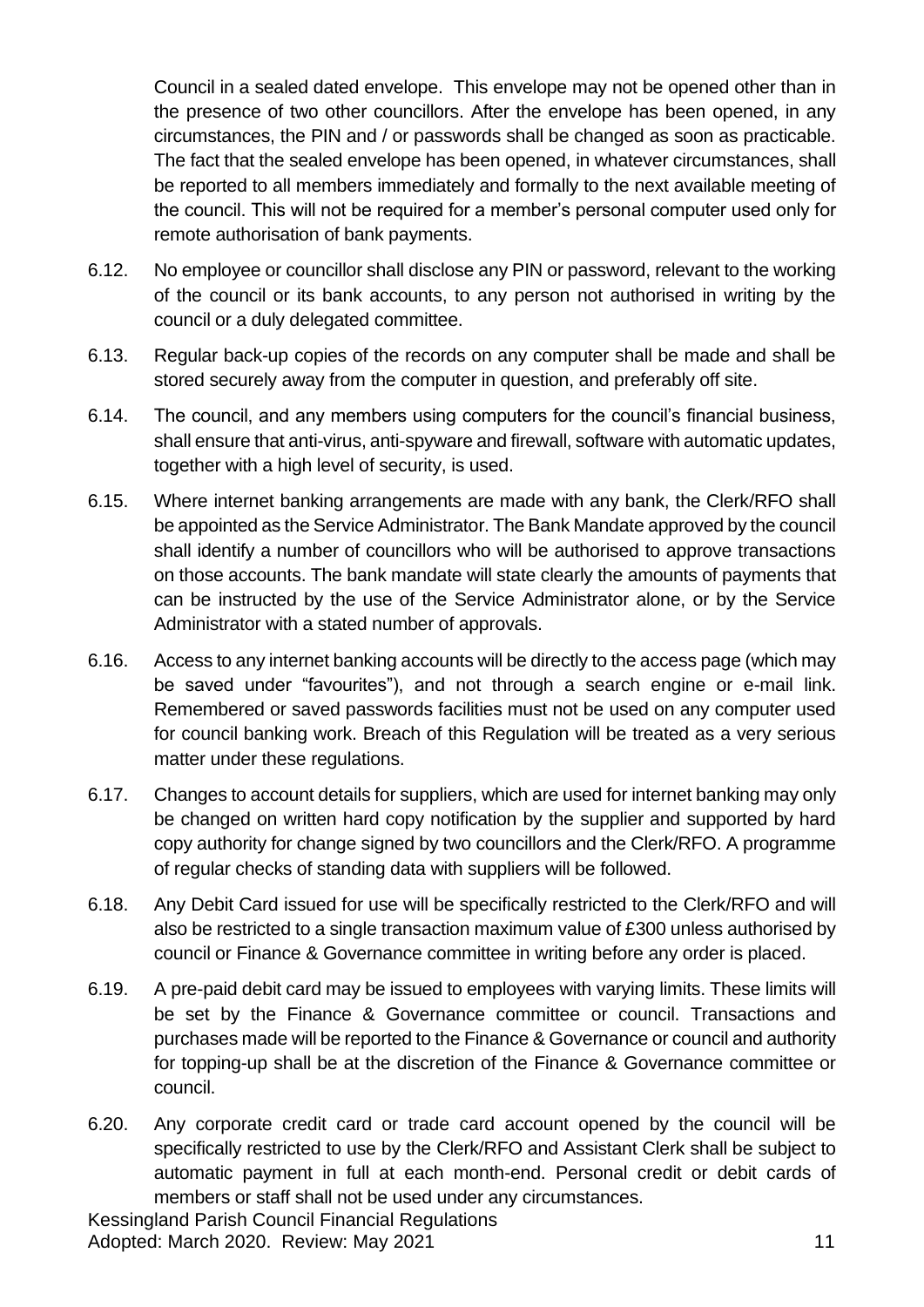- 6.21. The Clerk/RFO may provide petty cash to officers for the purpose of defraying operational and other expenses. Vouchers for payments made shall be forwarded to the Clerk/RFO with a claim for reimbursement.
	- a) The RFO shall maintain a petty cash float of £100 for the purpose of defraying operational and other expenses. Vouchers for payments made from petty cash shall be kept to substantiate the payment.
	- b) Income received must not be paid into the petty cash float but must be separately banked, as provided elsewhere in these regulations.
	- c) Payments to maintain the petty cash float shall be shown separately on the schedule of payments presented to council under 5.2 above.

# <span id="page-11-0"></span>**7. PAYMENT OF SALARIES**

- 7.1. As an employer, the council shall make arrangements to meet fully the statutory requirements placed on all employers by PAYE and National Insurance legislation. The payment of all salaries shall be made in accordance with payroll records and the rules of PAYE and National Insurance currently operating, and salary rates shall be as agreed by council, or duly delegated committee.
- 7.2. Payment of salaries and payment of deductions from salary such as may be required to be made for tax, national insurance and pension contributions, or similar statutory or discretionary deductions must be made in accordance with the payroll records and on the appropriate dates stipulated in employment contracts, provided that each payment is reported to the next available council meeting, as set out in these regulations above.
- 7.3. No changes shall be made to any employee's pay, emoluments, or terms and conditions of employment without the prior consent of the council.
- 7.4. Each and every payment to employees of net salary and to the appropriate creditor of the statutory and discretionary deductions shall be recorded in a separate confidential record (confidential cash book). This confidential record is not open to inspection or review (under the Freedom of Information Act 2000 or otherwise) other than:
	- a) by any councillor who can demonstrate a need to know;
	- b) by the internal auditor;
	- c) by the external auditor; or
	- d) by any person authorised under Audit Commission Act 1998, or any superseding legislation.
- 7.5. The total of such payments in each calendar month shall be reported with all other payments as made as may be required under these Financial Regulations, to ensure that only payments due for the period have actually been paid.
- 7.6. An effective system of personal performance management should be maintained for the senior officers.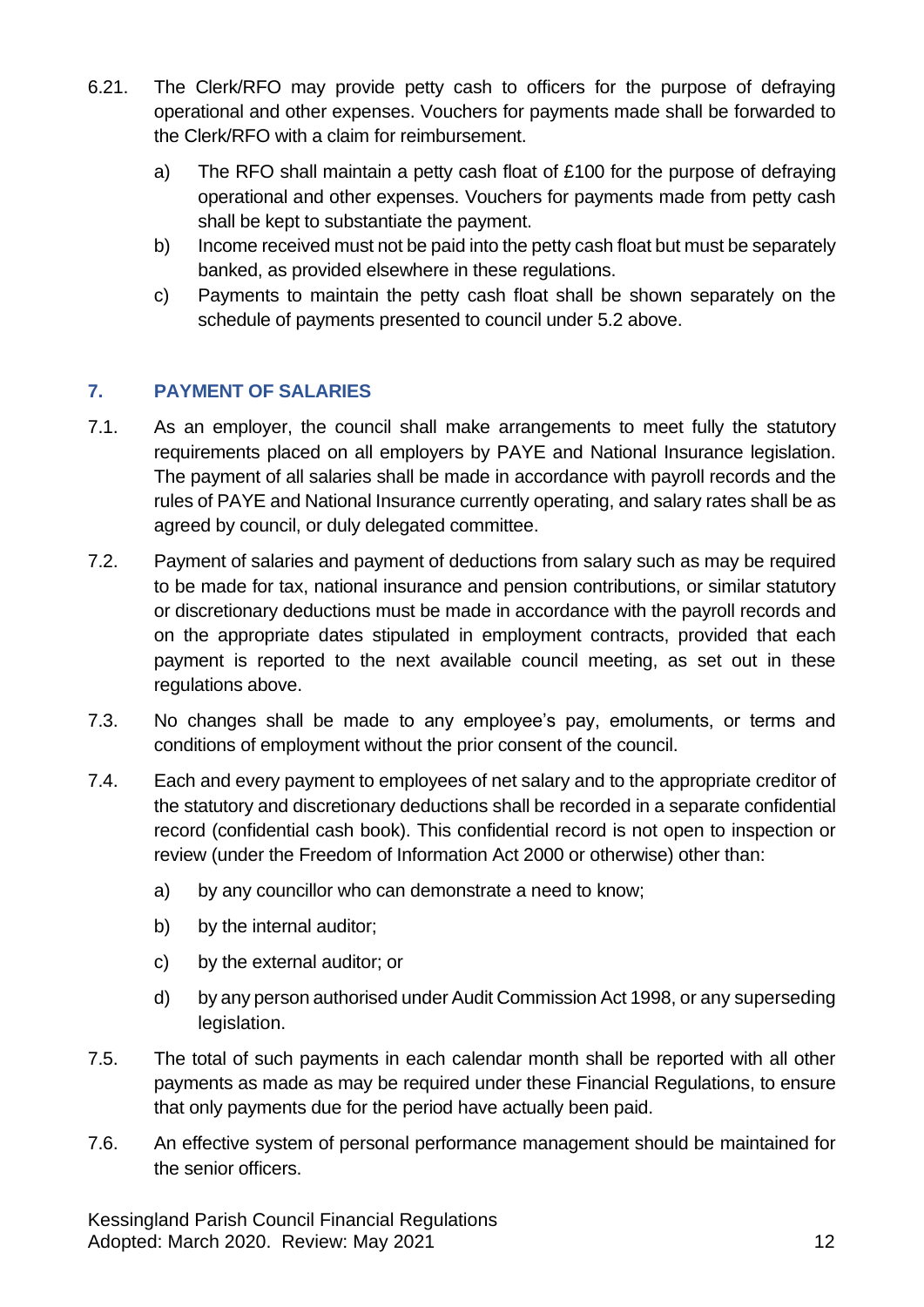- 7.7. Any termination payments shall be supported by a clear business case and reported to the council. Termination payments shall only be authorised by council.
- 7.8. Before employing interim staff the council must consider a full business case.

#### <span id="page-12-0"></span>**8. LOANS AND INVESTMENTS**

- 8.1. All borrowings shall be effected in the name of the council, after obtaining any necessary borrowing approval. Any application for borrowing approval shall be approved by Council as to terms and purpose. The application for Borrowing Approval, and subsequent arrangements for the Loan shall only be approved by full council.
- 8.2. Any financial arrangement which does not require formal Borrowing Approval from the Secretary of State (such as Hire Purchase or Leasing of tangible assets) shall be subject to approval by the full council. In each case a report in writing shall be provided to council in respect of value for money for the proposed transaction.
- 8.3. The council will arrange with the council's banks and Investment providers for the sending of a copy of each statement of account to the Chair of the council at the same time as one is issued to the Clerk/RFO.
- 8.4. All loans and investments shall be negotiated in the name of the council and shall be for a set period in accordance with council policy.
- 8.5. The council shall consider the need for an Investment Strategy and Policy which, if drawn up, shall be in accordance with relevant regulations, proper practices and guidance. Any Strategy and Policy shall be reviewed by the council at least annually.
- 8.6. All investments of money under the control of the council shall be in the name of the council.
- 8.7. All investment certificates and other documents relating thereto shall be retained in the custody of the RFO.
- 8.8. Payments in respect of short term or long term investments, including transfers between bank accounts held in the same bank, or branch, shall be made in accordance with Regulation 5 (Authorisation of payments) and Regulation 6 (Instructions for payments).

#### <span id="page-12-1"></span>**9. INCOME**

- 9.1. The collection of all sums due to the council shall be the responsibility of and under the supervision of the RFO.
- 9.2. Particulars of all charges to be made for work done, services rendered or goods supplied shall be agreed annually by the council, notified to the RFO and the RFO shall be responsible for the collection of all accounts due to the council.
- 9.3. The council will review all fees and charges at least annually, following a report of the Clerk.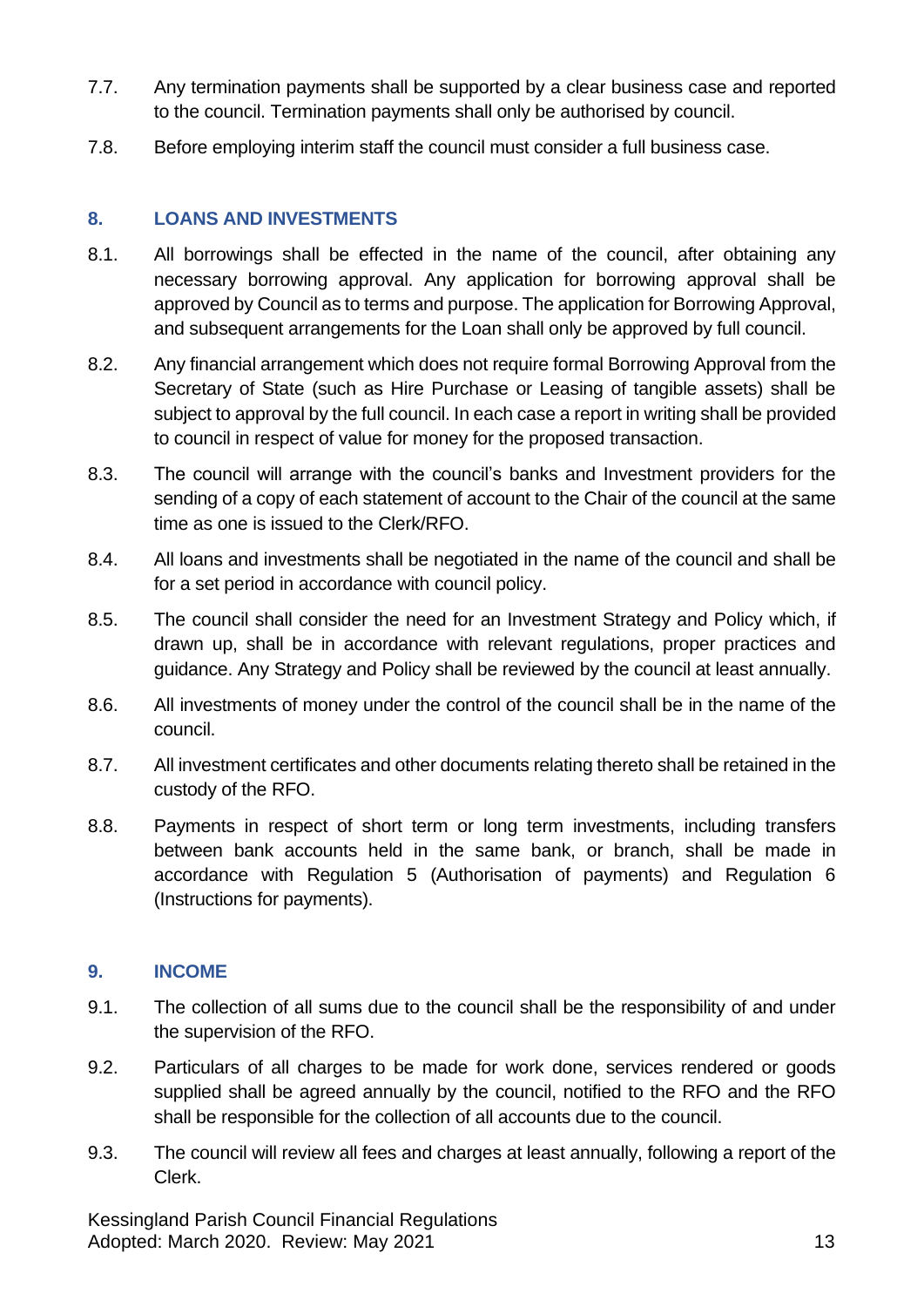- 9.4. Any sums found to be irrecoverable and any bad debts shall be reported to the council and shall be written off in the year.
- 9.5. All sums received on behalf of the council shall be banked intact as directed by the RFO. In all cases, all receipts shall be deposited with the council's bankers with such frequency as the RFO considers necessary.
- 9.6. The origin of each receipt shall be entered on the paying-in slip.
- 9.7. Personal cheques shall not be cashed out of money held on behalf of the council.
- 9.8. The RFO shall promptly complete any VAT Return that is required. Any repayment claim due in accordance with VAT Act 1994 section 33 shall be made at least annually coinciding with the financial year end.
- 9.9. Where any significant sums of cash are regularly received by the council, the RFO shall take such steps as are agreed by the council to ensure that more than one person is present when the cash is counted in the first instance, that there is a reconciliation to some form of control such as ticket issues, and that appropriate care is taken in the security and safety of individuals banking such cash.
- 9.10. Any income arising which is the property of a charitable trust shall be paid into a charitable bank account. Instructions for the payment of funds due from the charitable trust to the council (to meet expenditure already incurred by the authority) will be given by the Managing Trustees of the charity meeting separately from any council meeting (see also Regulation 16 below) ].

# <span id="page-13-0"></span>**10. ORDERS FOR WORK, GOODS AND SERVICES**

- 10.1. An official order or letter shall be issued for all work, goods and services unless a formal contract is to be prepared or an official order would be inappropriate. Copies of orders shall be retained.
- 10.2. Order books shall be controlled by the RFO.
- 10.3. All members and Officers are responsible for obtaining value for money at all times. An officer issuing an official order shall ensure as far as reasonable and practicable that the best available terms are obtained in respect of each transaction, usually by obtaining three or more quotations or estimates from appropriate suppliers, subject to any *de minimis* provisions in Regulation 11 (I) below.
- 10.4. A member may not issue an official order or make any contract on behalf of the council.
- 10.5. The RFO shall verify the lawful nature of any proposed purchase before the issue of any order, and in the case of new or infrequent purchases or payments, the RFO shall ensure that the statutory authority shall be reported to the meeting at which the order is approved so that the Minutes can record the power being used.

# <span id="page-13-1"></span>**11. CONTRACTS**

11.1. Procedures as to contracts are laid down as follows: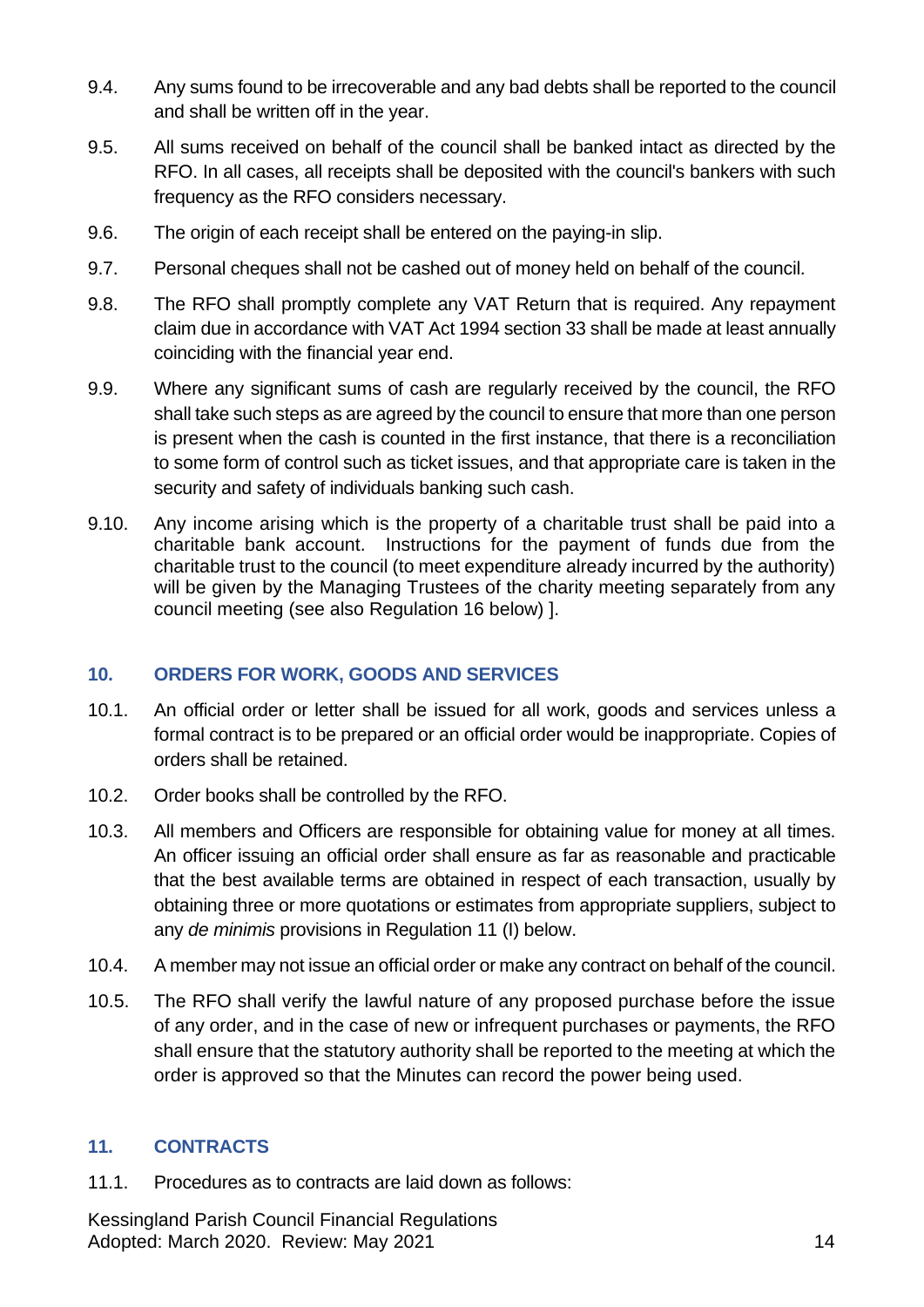- a. Every contract shall comply with these financial regulations, and no exceptions shall be made otherwise than in an emergency provided that this regulation need not apply to contracts which relate to items (i) to (vi) below:
	- i. for the supply of gas, electricity, water, sewerage and telephone services;
	- ii. for specialist services such as are provided by legal professionals acting in disputes;
	- iii. for work to be executed or goods or materials to be supplied which consist of repairs to or parts for existing machinery or equipment or plant;
	- iv. for work to be executed or goods or materials to be supplied which constitute an extension of an existing contract by the Council;
	- v. for additional audit work of the external Auditor up to an estimated value of £500 (in excess of this sum the Clerk/RFO shall act after consultation with the Chair and Vice Chair of council); and
	- vi. for goods or materials proposed to be purchased which are proprietary articles and / or are only sold at a fixed price.
- b. Where the council intends to procure or award a public supply contract, public service contract or public works contract as defined by The Public Contracts Regulations 2015 ("the Regulations") which is valued at £25,000 or more, the council shall comply with the relevant requirements of the Regulations
- c. The full requirements of The Regulations, as applicable, shall be followed in respect of the tendering and award of a public supply contract, public service contract or public works contract which exceed thresholds in The Regulations set by the Public Contracts Directive 2014/24/EU (which may change from time to time)<sup>1</sup>.
- d. When applications are made to waive financial regulations relating to contracts to enable a price to be negotiated without competition the reason shall be embodied in a recommendation to the council.
	- e. Such invitation to tender shall state the general nature of the intended contract and the Clerk shall obtain the necessary technical assistance to prepare a specification in appropriate cases. The invitation shall in addition state that tenders must be addressed to the Clerk in the ordinary course of post. Each tendering firm shall be supplied with a specifically marked envelope in which the tender is to be sealed and remain sealed until the prescribed date for opening tenders for that contract.
	- f. All sealed tenders shall be opened at the same time on the prescribed date by the Clerk in the presence of at least one member of council.
	- g. Any invitation to tender issued under this regulation shall be subject to Standing Order 15 and shall refer to the terms of the Bribery Act 2010.

Kessingland Parish Council Financial Regulations Adopted: March 2020. Review: May 2021 15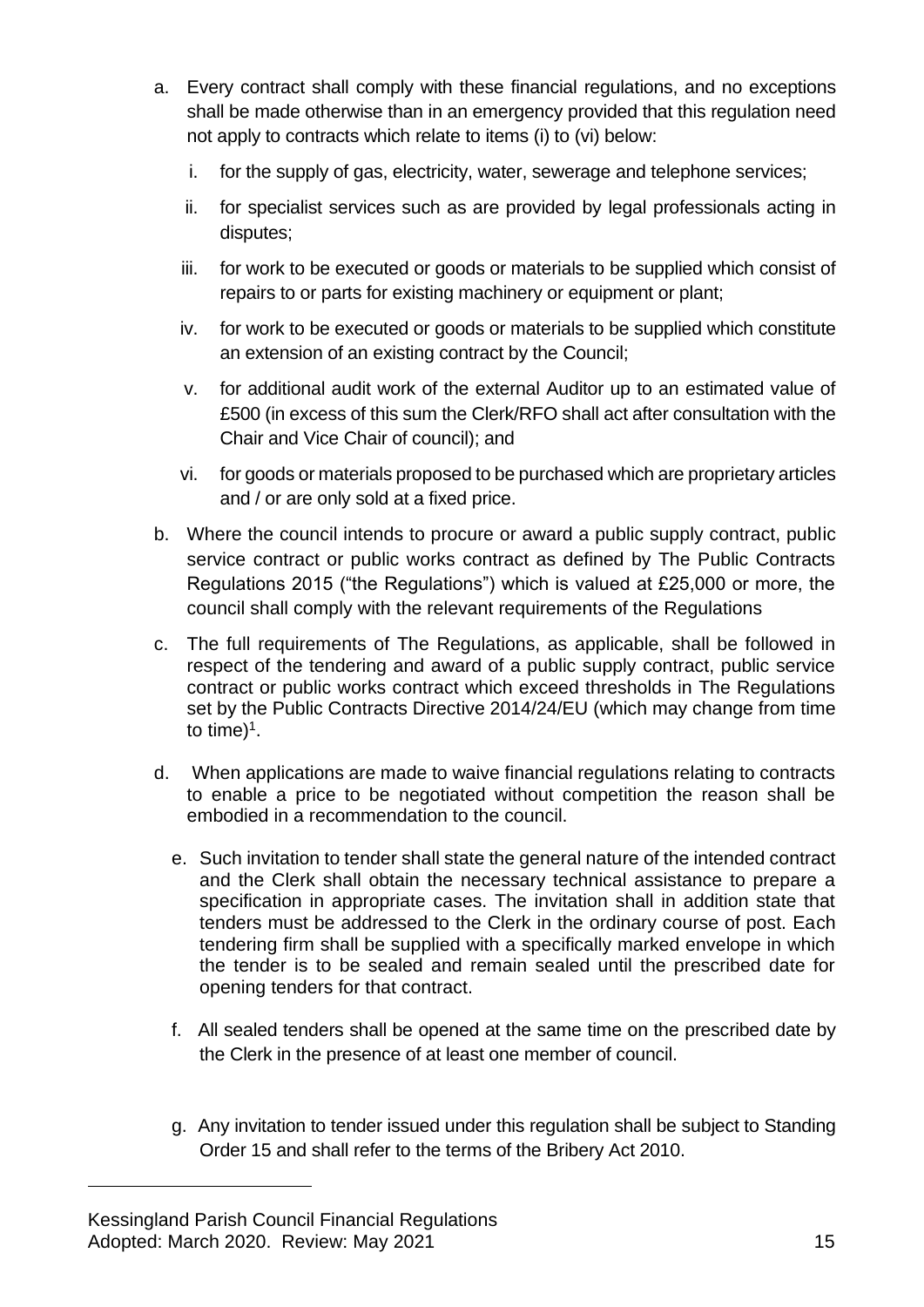- h. When it is to enter into a contract of less than £25,000 in value for the supply of goods or materials or for the execution of works or specialist services other than such goods, materials, works or specialist services as are excepted as set out in paragraph (a) the Clerk/RFO shall obtain 3 quotations (priced descriptions of the proposed supply); where the value is below £3,000 and above £300 the Clerk/ RFO shall strive to obtain 3 estimates. Otherwise, Regulation 10 (3) above shall apply.
- i. The council shall not be obliged to accept the lowest or any tender, quote or estimate.
- j. Should it occur that the council, or duly delegated committee, does not accept any tender, quote or estimate, the work is not allocated and the council requires further pricing, provided that the specification does not change, no person shall be permitted to submit a later tender, estimate or quote who was present when the original decision making process was being undertaken.

# <span id="page-15-0"></span>**12. PAYMENTS UNDER CONTRACTS FOR BUILDING OR OTHER CONSTRUCTION WORKS (Public Works Contracts)**

- 12.1. Payments on account of the contract sum shall be made within the time specified in the contract by the RFO upon authorised certificates of the architect or other consultants engaged to supervise the contract (subject to any percentage withholding as may be agreed in the particular contract).
- 12.2. Where contracts provide for payment by instalments the RFO shall maintain a record of all such payments. In any case where it is estimated that the total cost of work carried out under a contract, excluding agreed variations, will exceed the contract sum of 5% or more a report shall be submitted to the council.
- 12.3. Any variation to a contract or addition to or omission from a contract must be approved by the council and Clerk to the contractor in writing, the council being informed where the final cost is likely to exceed the financial provision.

#### <span id="page-15-1"></span>**13. STORES AND EQUIPMENT**

- 13.1. The officer in charge of each section shall be responsible for the care and custody of stores and equipment in that section.
- 13.2. Delivery Notes shall be obtained in respect of all goods received into store or otherwise delivered and goods must be checked as to order and quality at the time delivery is made.
- 13.3. Stocks shall be kept at the minimum levels consistent with operational requirements.
- 13.4. The RFO shall be responsible for periodic checks of stocks and stores at least annually.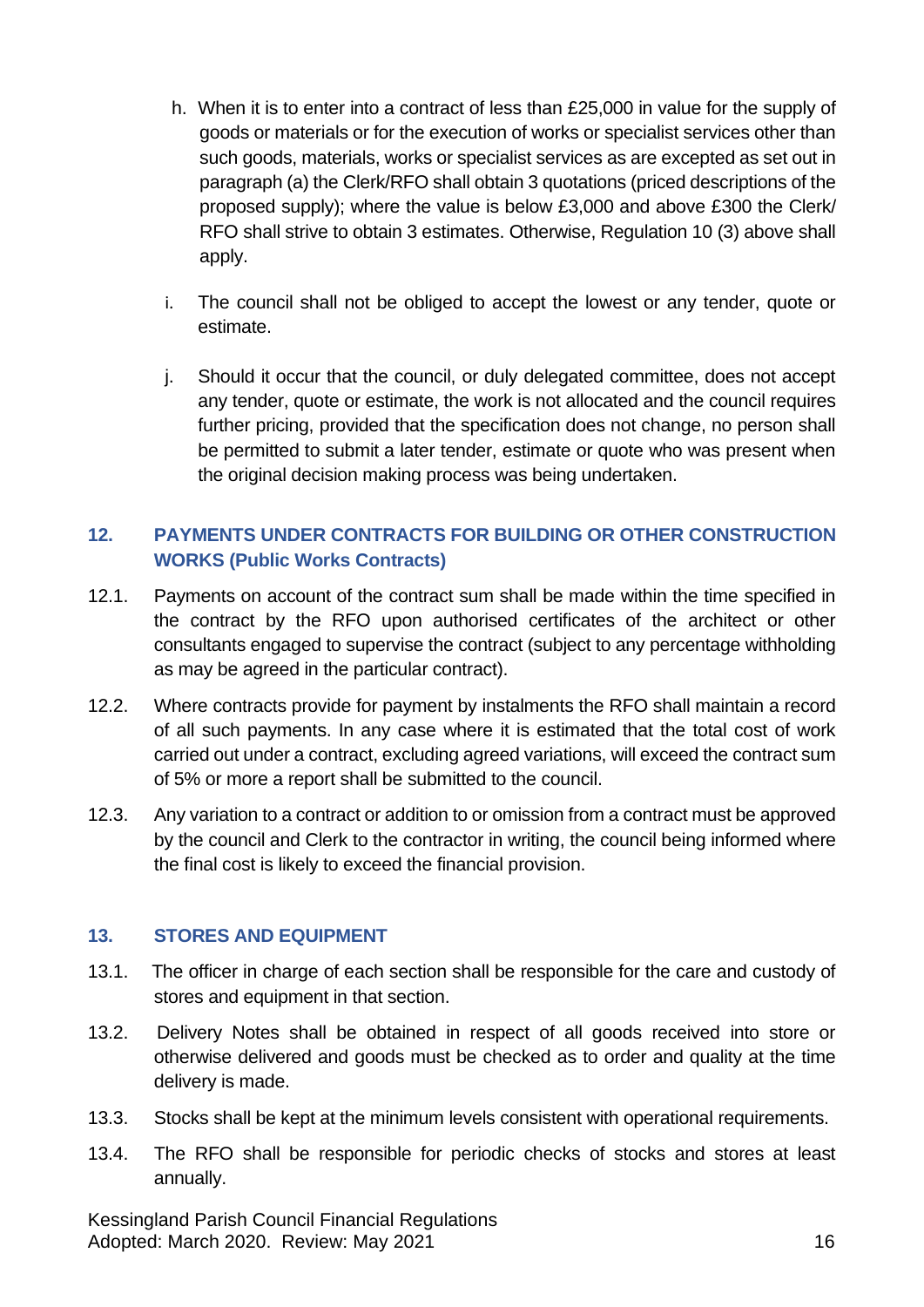#### <span id="page-16-0"></span>**14. ASSETS, PROPERTIES AND ESTATES**

- 14.1. The Clerk shall make appropriate arrangements for the custody of all title deeds and Land Registry Certificates of properties held by the council. The RFO shall ensure a record is maintained of all properties held by the council, recording the location, extent, plan, reference, purchase details, nature of the interest, tenancies granted, rents payable and purpose for which held in accordance with Accounts and Audit Regulations.
- 14.2. No tangible moveable property shall be purchased or otherwise acquired, sold, leased or otherwise disposed of, without the authority of the council, together with any other consents required by law, save where the estimated value of any one item of tangible movable property does not exceed £250.
- 14.3. No real property (interests in land) shall be sold, leased or otherwise disposed of without the authority of the council, together with any other consents required by law, In each case a Report in writing shall be provided to council in respect of valuation and surveyed condition of the property (including matters such as planning permissions and covenants) together with a proper business case (including an adequate level of consultation with the electorate).
- 14.4. No real property (interests in land) shall be purchased or acquired without the authority of the full council. In each case a Report in writing shall be provided to council in respect of valuation and surveyed condition of the property (including matters such as planning permissions and covenants) together with a proper business case (including an adequate level of consultation with the electorate).
- 14.5. Subject only to the limit set in Reg. 14.2 above, no tangible moveable property shall be purchased or acquired without the authority of the full council. In each case a report in writing shall be provided to council with a full business case.
- 14.6 The RFO shall ensure that an appropriate and accurate Register of Assets and Investments is kept up to date. The continued existence of tangible assets shown in the Register shall be verified at least annually, possibly in conjunction with a health and safety inspection of assets.

#### <span id="page-16-1"></span>**15. INSURANCE**

- 15.1. Following the annual risk assessment (per Financial Regulation 17), the Clerk/RFO shall effect all insurances and negotiate all claims on the council's insurers.
- 15.2. The Clerk/RFO shall ensure that insurance is updated to cover all new risks, properties or vehicles which require to be insured and of any alterations affecting existing insurances.
- 15.3. The RFO shall keep a record of all insurances effected by the council and the property and risks covered thereby and annually review it.